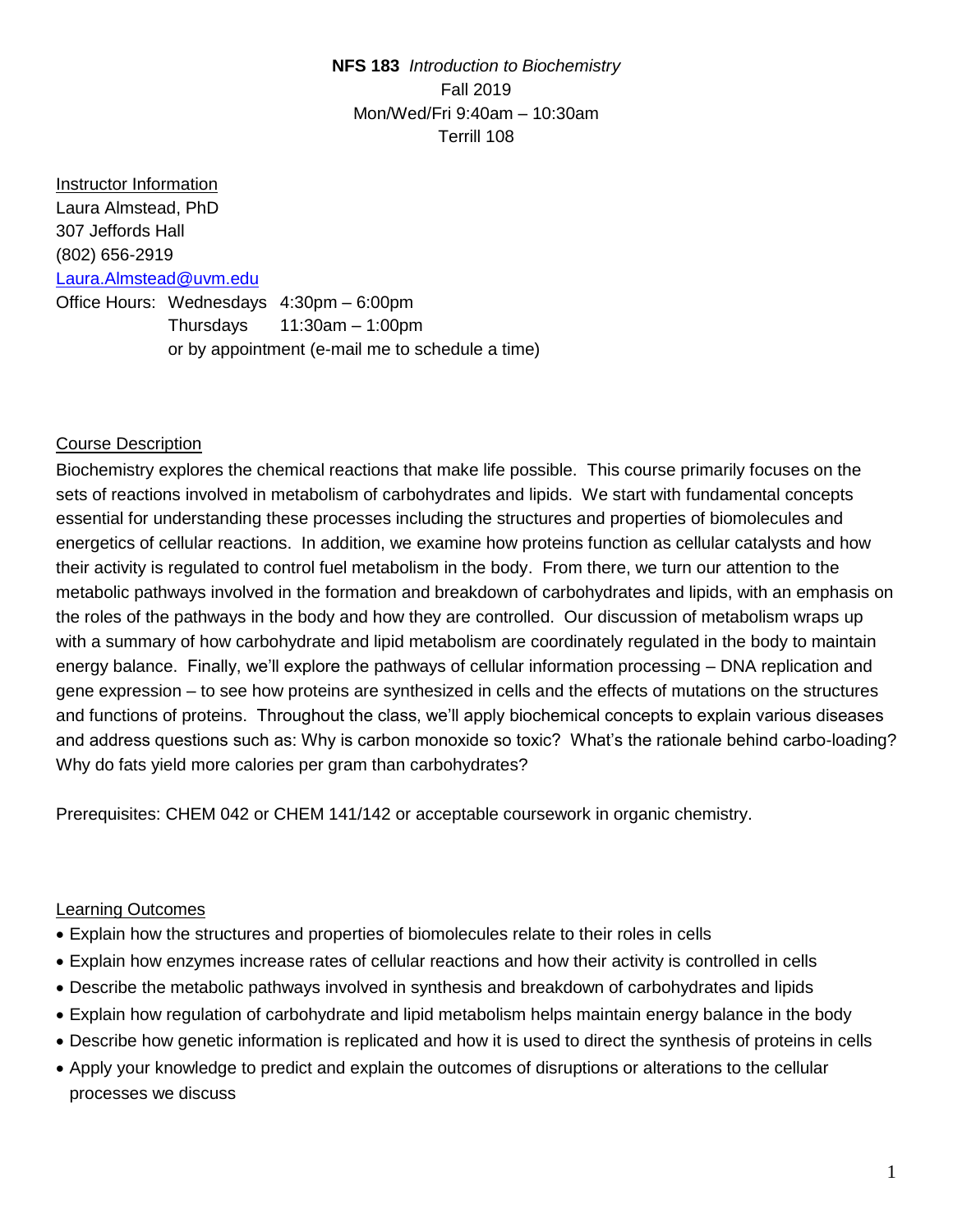#### Course Materials

- 1) Biochemistry: Concepts and Connections, 2<sup>nd</sup> Edition by Appling, et al.
- 2) MasteringChemistry access
- 3) iClicker remote
- 4) Scientific calculator (any kind is fine)

The textbook for this course is **Biochemistry: Concepts and Connections, 2 nd Edition** by Appling, et al. There are a few copies on reserve at the library. Required readings from the textbook and/or other sources will be assigned for each class. Readings that are not from the textbook will be provided on BlackBoard. The readings are intended to make you better prepared for our class discussions. Focus on becoming familiar with the main concepts and new terminology; do not spend time trying to absorb every detail.

Access to **MasteringChemistry** (our on-line homework site) is required. New textbooks packaged with MasteringChemistry access plus access to an electronic version of the text (eText) are available at the bookstore. If you purchase a used copy or previous edition of the textbook, you will need to buy MasteringChemistry access separately on-line. You can also buy MasteringChemistry access with access to the eText instead of purchasing a hard copy textbook. Access without the eText is \$69.99 and with the eText is \$119.99. MasteringChemistry access is textbook-specific, so make sure that you select the correct text AND edition (see above). Instructions for purchasing access and joining our class's site are posted on BlackBoard. You must register and complete the *introductory assignment BEFORE midnight on TUESDAY, September 3.*

Each class will include multiple choice questions and/or other activities, and responses will be collected via the iClicker system. You must obtain an **iClicker remote** and *register it through BlackBoard BEFORE our second class on WEDNESDAY, August 28* (see the Course Information folder on BlackBoard). The section titled "Participation" below describes further details regarding iClicker use.

**Lecture handouts** will be posted on BlackBoard prior to class and **full lecture slides** will be available after class. Lecture handouts are edited versions of the lecture slides with some information omitted. You may find it helpful to print lecture handouts before class to facilitate note taking in class. It is also to your benefit to go through the full lecture slides after each class to review the material and answer the follow-up questions provided at the end of each lecture. The **lecture follow-up questions** are questions you should be able to answer based on concepts covered in class. They are an opportunity for you to practice applying the concepts and can help you assess your understanding of the material.

A list of important **vocabulary words** will be posted on BlackBoard before we begin a new topic in class. Review the terms and define/explain them BEFORE we discuss the material in class. A basic understanding of the terms will be expected.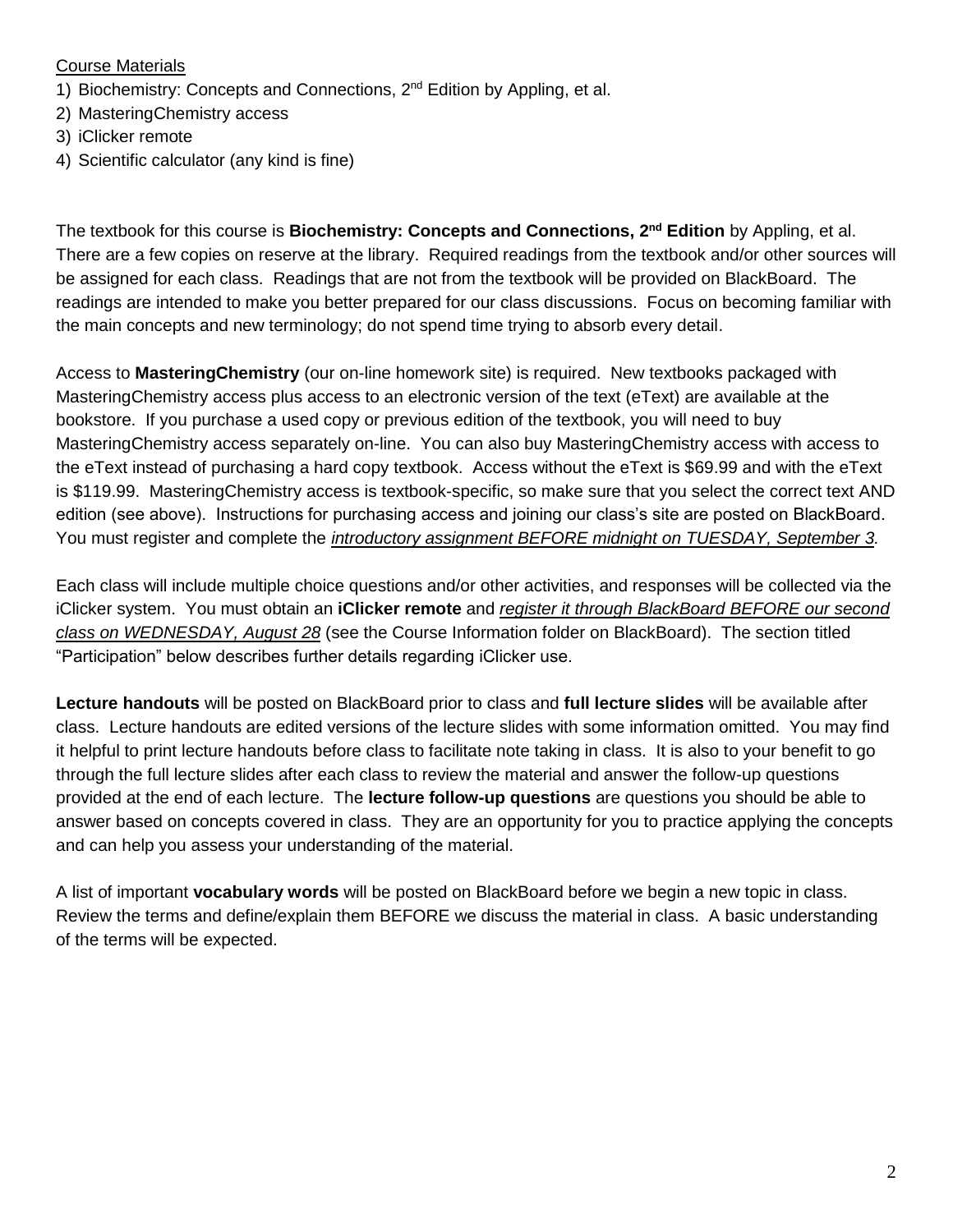## Class Policies

- *Laptops will be allowed for note taking purposes ONLY*. Anyone found using their laptop for something not directly related to class will lose laptop privileges for the remainder of the course.
- *ALL electronics (e.g. cell phones) must be turned off and kept OFF your desk*. Use of electronic devices limits your ability to engage in class and is distracting to people around you. Be courteous and help create a positive learning environment.
- *Attendance is essential*. We will discuss various concepts that are not directly covered in your textbook and examine others more or less deeply than the book. You are only responsible for the material we cover in class, which includes discussion questions and activities. If you are not present in class, you lose the benefit of participating in the discussions/activities and the knowledge gained from these interactions. If you miss class, you are responsible for reviewing the lecture materials posted on BlackBoard as soon as possible and coming to see me to discuss any questions you have on the material you missed.
- *Questions are welcomed and encouraged at all times.* Please let me know if something is not clear! If you find yourself struggling, talk to me as soon as possible so that you do not fall behind.
- Announcements and reminders will be sent to your **UVM e-mail address**. You are responsible for checking your UVM e-mail on a **daily basis** (or having your UVM e-mail forwarded to an account you check daily).

## **Grading**

÷

Exams will not be curved. Any extra credit opportunities will be available to the entire class; please do not ask for individual opportunities. The scale for final letter grades will be determined until the end of the semester, but will not be more stringent than standard cutoffs.

| 10%                  |
|----------------------|
| 30%                  |
| 14% each (42% total) |
| 18%                  |
| 100%                 |
|                      |

## MasteringChemistry Homework Assignments

Homework assignments will be posted on MasteringChemistry [\(http://www.masteringchemistry.com\)](https://www.pearsonmylabandmastering.com/northamerica/masteringchemistry/index.html) to give you practice applying the material covered in class and help you assess your understanding of the material. You must register for our course through the MasteringChemistry website to access the assignments. Each homework will consist of activities and/or questions that cover material discussed in class. *Homeworks will be available by 1:00pm on Wednesdays and due the following SUNDAY before midnight (11:59pm)* unless otherwise indicated in the Lecture Schedule. Assignments are *still due on weeks when you have an exam*, *and when there are no classes on Monday due to a holiday.* There will be a *30% deduction PER DAY for answers submitted after the due date***.** Your lowest score will be dropped. In addition, there is a mandatory introductory assignment (see the Lecture Schedule). *Completion of the introductory assignment counts for points towards your Participation score.*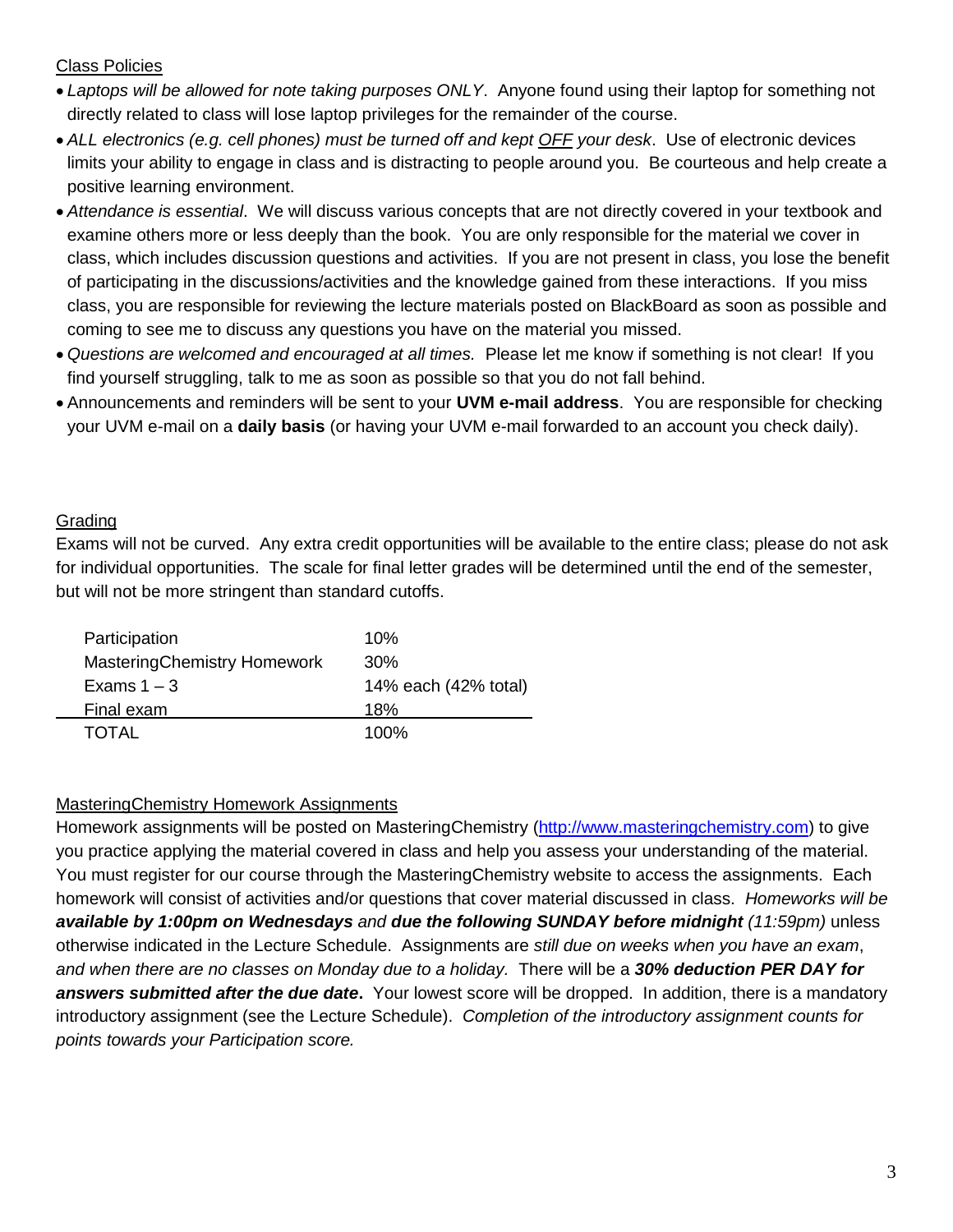# **Participation**

Multiple-choice questions will be given during each class period using the iClicker system. These questions are designed to help you develop your application, analysis, and evaluation skills using the concepts we discuss in class. Additionally, iClicker questions will be geared towards promoting peer instruction and class discussions and will allow both you and me to assess your preparation for class and understanding of new material. **One point will be given for every response received,** *and an additional point will be awarded for the correct response*. Each student is expected to enter their **own response** using their **registered iClicker remote**. If students are found entering responses using their classmates' remotes, each student will receive ZERO for the participation portion of your grade. In addition to iClicker questions, we will periodically have in-class activities designed to give you practice applying course concepts, some of which will count for points towards your participation score. *iClicker questions and in-class activities may NOT be made-up* except in the instance of an extended absence excused by your Dean's office. Final participation scores will be calculated using the rubric below.

| <b>Participation Avg.</b> | <b>Final Percentage</b><br>(out of 10%) |
|---------------------------|-----------------------------------------|
| 90-100%                   | 10%                                     |
| 80-89.9%                  | 9%                                      |
| 70-79.9%                  | 8%                                      |
| 60-69.9%                  | 6%                                      |
| 50-59.9%                  | 4%                                      |
| 40-49.9%                  | 2%                                      |
| 0-39.9%                   | 0%                                      |

# Exams

There are four exams distributed over the course of the semester (see the Lecture Schedule for specific dates). Exams will primarily consist of multiple choice questions with some short answer questions. Study guides with exam details, study tips, and a summary of the relevant lecture follow-up questions will be available on BlackBoard approximately one week prior to each exam. **IMPORTANT**: Your fourth (final) exam is cumulative. You must bring a #2 pencil and eraser with you to all exams.

*Make-up exams will be given only in emergency situations. Any student who will miss an exam must contact me BEFORE the exam is scheduled to begin. Except in special circumstances, an excuse from your Dean's office or other documentation will also be required to make up the exam.* If you have a conflict with the final exam, you must let me know *before Friday, November 29*.